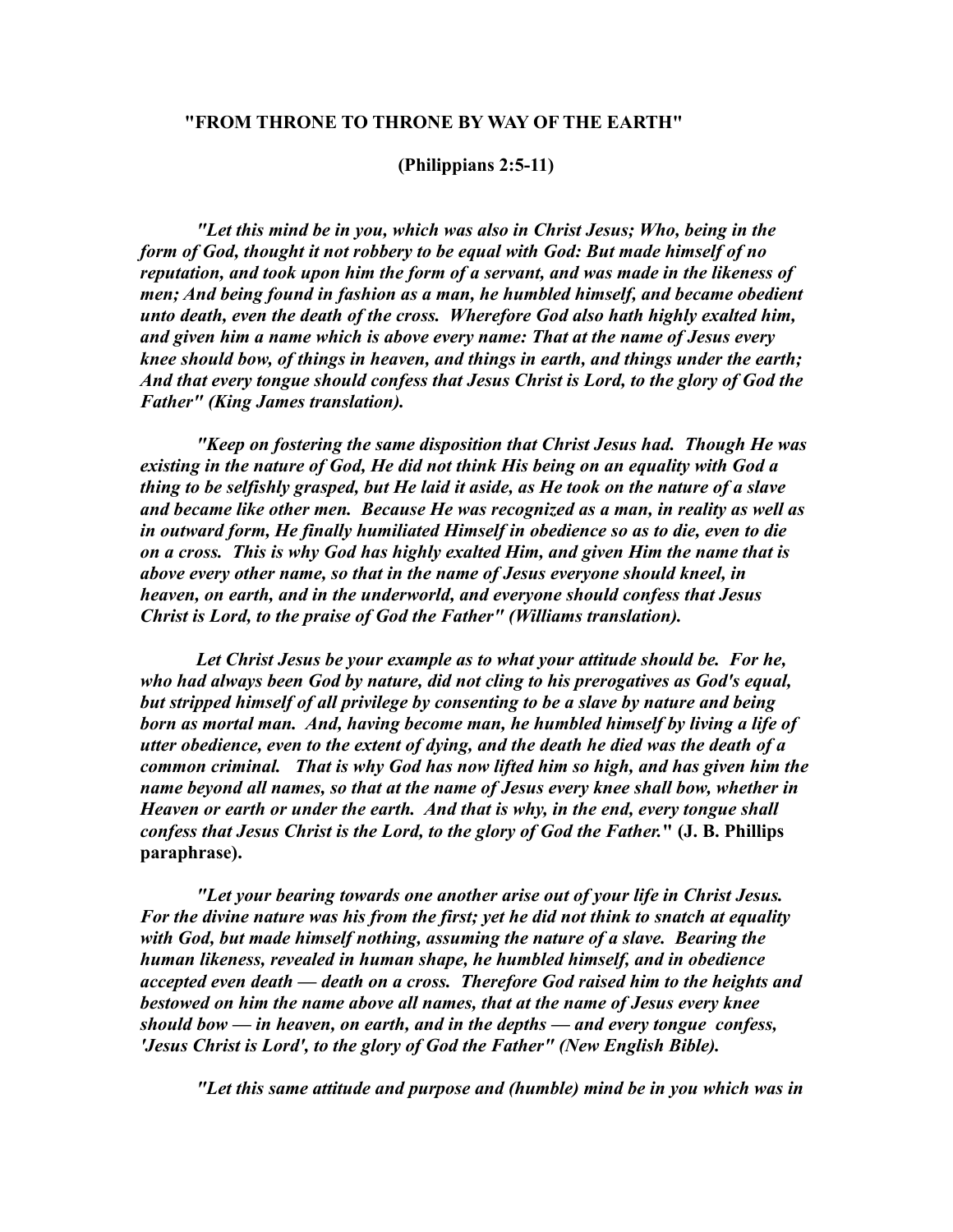*Christ Jesus. Let Him be your example in humility -- Who, although being essentially one with God and in the form of God (possessing the fullness of the attributes which make God God), did not think this equality***).***with God was a thing to be eagerly grasped or retained; But stripped Himself (of all privileges and rightful dignity) so as to assume the guise of a servant (slave), in that He became like men and was born a human being. And after He had appeared in human form He abased and humbled Himself (still further) and carried His obedience to the extreme death, even the death of the cross! Therefore (because He stooped so low), God has highly exalted Him and has freely bestowed on Him the name that is above every name, That in (at) the name of Jesus every knee should (must) bow, in heaven and on earth and under the earth, And every tongue (frankly and openly) confess and acknowledge that Jesus Christ is Lord, to the glory of God the Father" (The Amplified Bible).*

The study of the doctrine of the Person of Christ is technically called "Christology." This great doctrinal passage from Paul's letter to the Philippians is nothing less than a systematic Christology. In fact, it is so full of great truths about Jesus Christ that it is easy to turn it into a *mere study*, and the heart fails to rise in praise to Jesus as it should before such a parade of truths. Every serious Christian should use this passage as a vehicle for adoration, pausing regularly in the passage to worship and adore the Person who is presented here. In this passage, we read of such breathtaking truths as the Preexistence of Jesus, the Incarnation of Jesus, the Humiliation of Jesus, the Crucifixion of Jesus, the Ascension of Jesus, and the Exaltation of Jesus. So it is indeed a systematic Christology! And the way these great truths are presented is even more remarkable. The passage contains a chain of mysterious and marvelous statements about Jesus, any one of which might make the subject for an entire volume of study. As a matter of fact, I have one volume of Christology in my personal library (A. B. Bruce's The Humiliation of Christ) which is essentially about one word (Jesus "stripped," or "emptied," Himself) in the text — and Bruce's large volume contains 447 pages! So the substance of eternity is contained in this paragraph of Scripture.

However, we must note the innocent setting in which such great truth is found. The church in Philippi had a small-scale problem of division in it. The tiny signs of a church split could be seen by a concerned observer. And Paul writes to nip this problem in the bud. In doing so, he incorporates into his statement the greatest paragraph on the Person of Christ ever written in human language. What is an *incidental* in the Philippian letter is the most *fundamental* of revelations about the Person of Christ. This is just like the Holy Spirit! How many times He hides *fundamental realities* in *incidental occurrences,* or *sublime realities* in *simple settings*. This passage spans the eternities; in fact, it could be called, "Jesus From Eternity to Eternity." It begins with Jesus in eternity past, follows the dizzying drop of His incarnation and humiliation, then attends Him in His Heavenly exaltation, which will continue forever. This passage will only be understood by the personal combination of an *anointed mind* and an *adoring heart*. Christ's redeeming activity has two great movements in it. First is His *human emptying* and second is His *heavenly exaltation.* Each of these two movements must be examined carefully.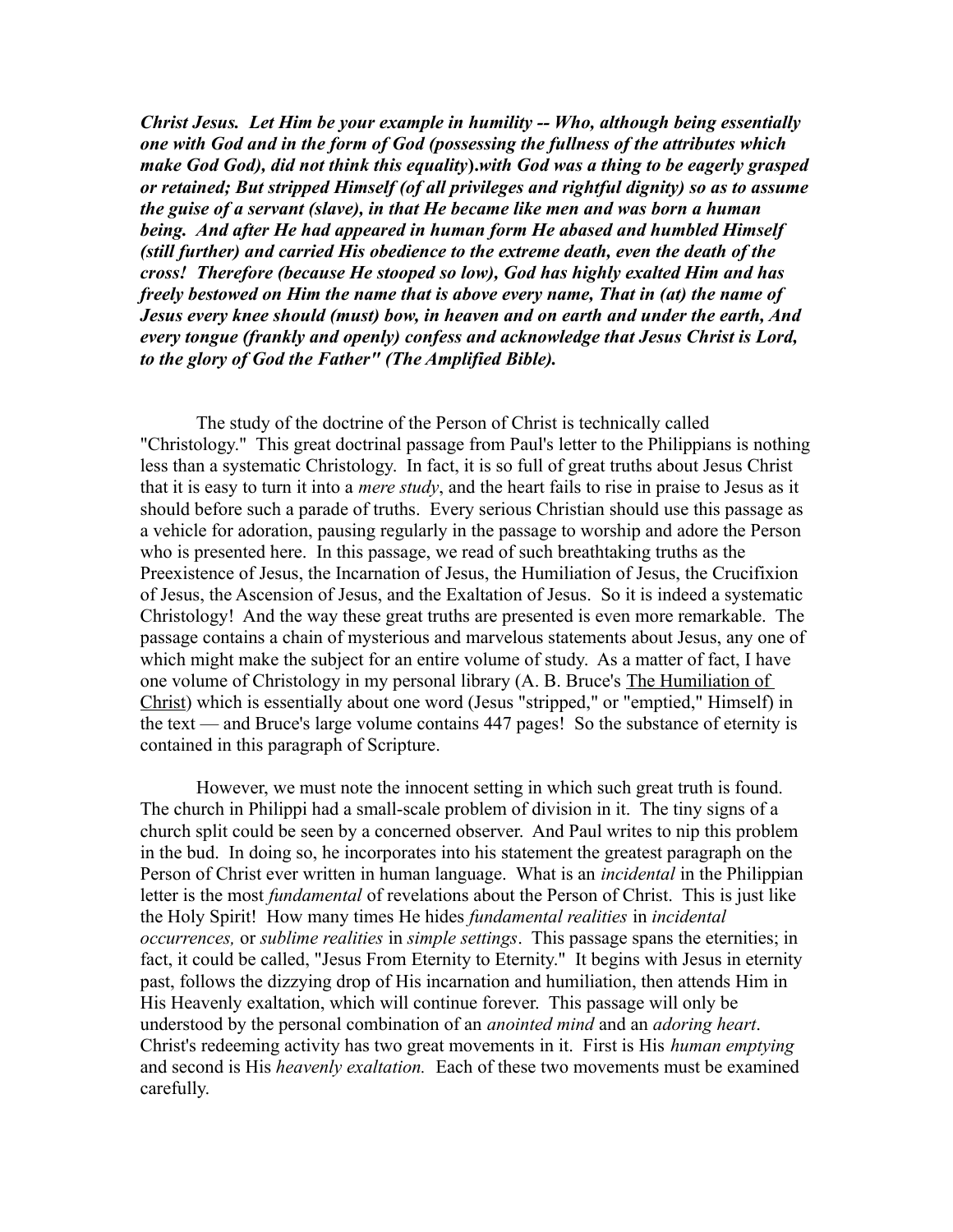### **I. HIS HUMAN EMPTYING**

The first large movement in the text concerns the human emptying of Christ. We might study this humiliation of Jesus under four divisions which are revealed in verses six through eight. Each division contains a staggering truth about the condescension of Jesus.

Movement Number One: *He who was totally God also became truly man.* "Christ Jesus...being in the form of God, thought it not robbery to be equal with God: But made himself of no reputation, and took upon him the form of a servant, and was made in the likeness of men." "Being in the form of God, ... He was made in the likeness of men." Study carefully the various translations at the beginning of this study (and any more you may have). Compare the separate phrases in the different translations. We will need every possible shade of meaning in every word and phrase to see into these great truths. The Phillips paraphrase says that "Jesus had always been God by nature." The New English Bible says that "the divine nature was His from the first." The Williams paraphrase says, "He was existing in the nature of God." The Amplified Bible translates it: He was "essentially one with God, and in the form of God (possessing the fullness of the attributes which make God God)."

At the very doorway of this great passage, we are confronted with the great *fact* of the preexistence of Jesus Christ. *Jesus is a uniquely eternal Person*! His life did not begin when He was conceived in the womb of the virgin Mary, or when He was born in Bethlehem. Oh, no! The word "being," or literally, "existing," clearly indicates that our Lord had a previous existence before Bethlehem. He Himself preceded and predated all the events of His own earthly life! The word used here for "being" occurs fifty-nine times in the New Testament and every time it has reference to prior existence. Prior to His birth at Bethlehem, Jesus the Son of God had existed for all eternity with God the Father and God the Holy Spirit. Jesus, with the Father and the Spirit, is everlastingly the living one.

Jesus Himself claimed preexistence. He often proclaimed His eternal existence to those around Him. In a classic passage in John six, He said that He "came down from heaven," and He indicates that He will return to where He was before. In another classic passage, He said, "Before Abraham was, I am" (John 8:58). The Jews understood His claim, because the text tells us that they immediately picked up stones with the intention of killing Jesus, for they recognized that He was implicitly identifying Himself as God, and they thought He was guilty of the "blasphemy" of making Himself equal with God. In John 17, the chapter which records the great High Priestly prayer of Jesus, verses five and seventeen refer directly to the eternal preexistence of Jesus. He asks the Father for the very glory which He had possessed with the Father "before the world was."

Jesus' claim of preexistence agrees perfectly with all of the writers of the New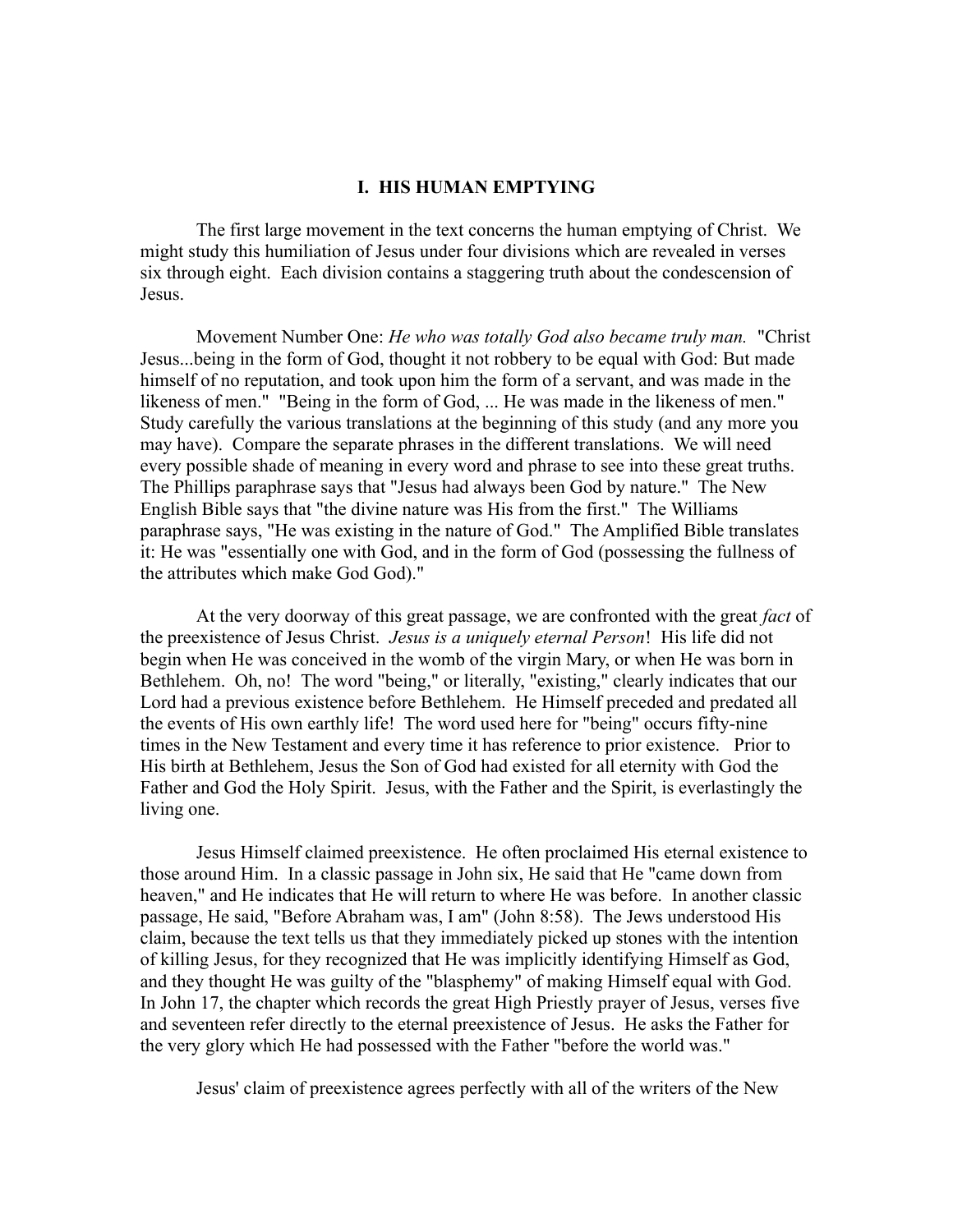# Testament.

Consider briefly the testimony of the Apostle John. In John 1:1-2, he used a verb ("was") which indicates that Jesus *always was*, and that there was never a time when He was not. Consider, too, the testimony of the Apostle Paul. In II Corinthians 8:9, he wrote, "For ye know the grace of our Lord Jesus Christ, that, though he was rich, yet for your sakes he became poor, that ye through his poverty might be rich." Jesus could only have been "rich" *in Heaven before coming to the earth and becoming a man*. Therefore, He existed prior to coming to this world. Furthermore, we can see the *nature* of Christ's incarnation in this verse. When a rich man becomes poor, his mode of existence has changed, but not his nature as a human being. When Jesus became "poor" in His incarnation, His mode of existence changed, but not His nature as God. Then, in Colossians 1:17, Paul said, "He (Jesus) is before all things, and by Him all things consist." The preposition that is used denotes that which is prior in time to all other things. All created things had a point of origin, but Christ did not. In fact, the Bible tells us that "all things were created by Him (Jesus)." The One through whom everything was called into existence necessarily existed before all else was created. Just as the artist existed before the portrait that he painted, and the architect existed before the building that he designed, so God the Son existed before the universe that He brought into being. The writers of the New Testament unanimously agree about the preincarnate existence and glory of Jesus Christ.

But this passage tells us much more. It not only reveals the *fact* of His preexistence; it also points out the *form* of it. "Christ Jesus, existing in the *form of God."* "Existing in the nature of God," the Williams translation says. "Being essentially one with God (possessing the fullness of the attributes which make God God)," the Amplified Bible puts it. "He had always been God by nature," the Phillips paraphrase translates it. The word translated "form" in the King James translation does not refer to a physical or outward form or shape. God is Spirit (John 4:24), and does not innately possess outward form or shape. The word "form" in our text means "essence" or "reality." Jesus was throughout eternity past in the "essence" or "reality" or "nature" of God. To say that Jesus was "existing in the nature of God" is the highest possible claim that He is *totally God*, or as the old creed says, "He is very God of very God." Jesus is Himself absolute Deity, a co-participant with God the Father and God the Holy Spirit in that Divine essence which constitutes God, God. So Jesus Christ is perfectly identified here with the being, nature, and personality of God — *Himself being God!*

While the great astronomer, Johan Kepler, was observing the stars one night, he explained his activity with these words: "I am thinking God's first thoughts after Him." But the thoughts expressed in our text predate the stars! Here, we are thinking over again the first thoughts of God. Here the vastness of eternity unfolds before us.

Now we come to the "dizzying drop" which I referred to earlier. He who was totally God *became truly man.* Again, Phillips translates it, "He who had always been God by nature, did not cling to His rights as God's equal." "He did not snatch at his rights," another translation says. We are great "snatchers" of rights and advantages just look at the daily newspapers! "He did not regard His equality with God a thing to be seized upon." The word means to "clutch," or "cling," or "hoard.' Jesus was so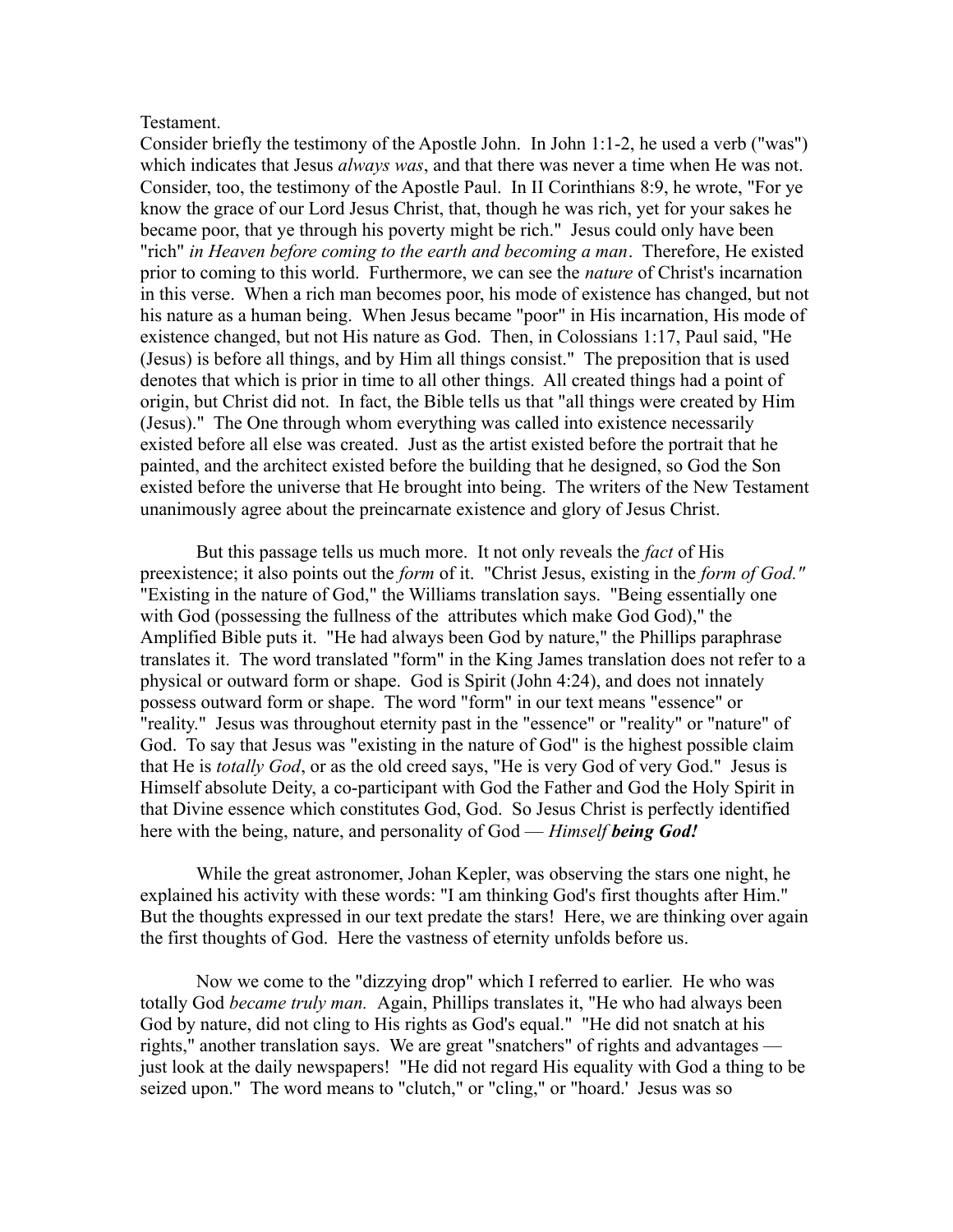absolutely sure of His Godhood — of His total equality with God *as* God -- that He did not have to hoard it. He could freely give up His rights, advantages, and powers, knowing that no loss could permanently threaten Him.

Here was the contest of redemption. The first Adam made a frantic attempt to seize equality with God (Genesis 3:5); but Jesus, the last Adam, being sure of Godhood, voluntarily gave up His Divine rights and advantages.

"And He was made in the likeness of men." Let these words reach the deep of your person: *God became man!* The word "likeness" means *similarity but with a difference*. Jesus became a man, similar to each of us — but with a difference! Though He was genuinely human, He was unique among humans in that He was without sin. The New Testament writers use an impressive array of words and phrases to present the incarnation ("in-fleshment") of God in Christ. John 1:14 says that He "became flesh." Galatians 4:4 says that he was "born of a woman." Romans 1:3 says that "He was born of the seed of David according to the flesh." I Timothy 3:16 declares that "God was manifested in the flesh." Hebrews 2:14 indicates that "He became a partaker of flesh and blood." And His time on earth is referred to as "the days of His flesh" (Hebrews 5:7).

We must never allow the incarnation of Christ to fade in our minds or hearts. "Jesus" is the human name of God! And we must not confuse this truth. The incarnation is not the *deifying of man*; it is the *humanizing of God.* It is not man rising into Godhood; it is God condescending into manhood. In His incarnation, He was as perfectly united with man as He had always been -- and remained -- perfectly united with God. This incredible fact brings many previously impossible things into the human situation. For example, when God became man in the incarnation of Christ, for the first time in His eternal existence, God's nature had substance. And for the first time in His eternal existence, *God now had a nature that was capable of dying!* So the stage is now set for a transaction of eternal redemption to be made. God is on earth as a man, with a mortal human nature — something awfully big is in the making! The vital ingredients of a coming Calvary are now in place.

C. S. Lewis, the British scholar and Christian, wrote these helpful words:

 "Did you ever think, when you were a child, what fun it would be if your toys could come to life? Well, suppose you could really have brought them to life. Imagine turning a tin soldier into a real little man. It would involve turning the tin into flesh. And suppose the tin soldier did not like it. He is not interested in flesh; all he sees is that the tin is being spoilt. He thinks you are killing him. He will do everything he can to prevent you. He will not be made into a man if he can help it. What you would have done about that tin soldier I do not know. But what God did about us was this. The Second Person in God, the Son, became human Himself; was born into the world as an actual man — a real man of a particular height, with hair of a particular color, speaking a particular language, weighing so many pounds. The Eternal Being, who knows everything and who created the whole universe, became

not only a man but a babe, and before that a fetus inside a woman's body. If you want to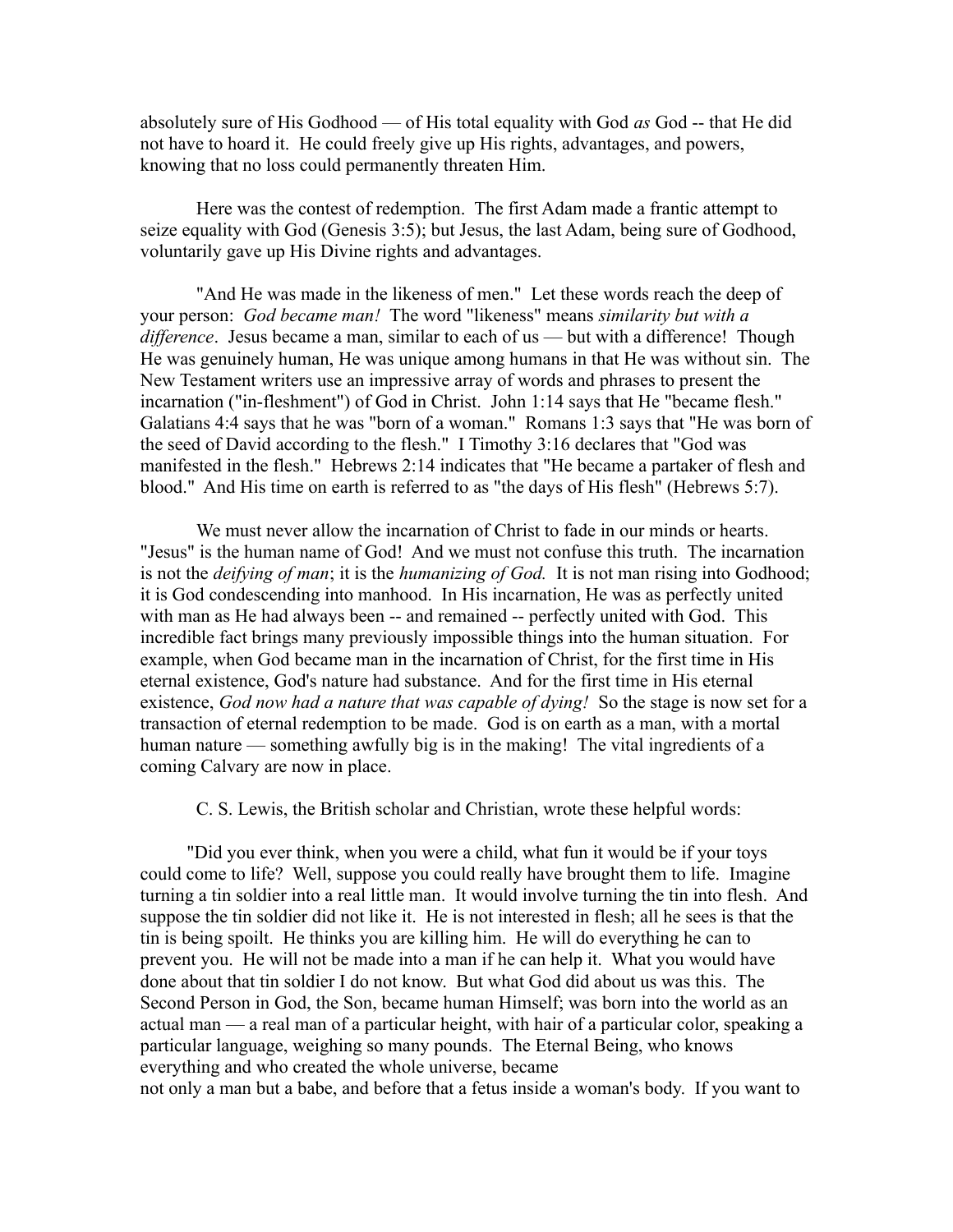get the hang of it, think how you would like to become a snail or a crab."

Think of it! The great *Creator* has become a *creature* in His own *creation* — in order to *recreate* both the sin-tainted creation and the sin-infected creature, man. The glorious Son of God voluntarily forsook the splendor of His pre-existent state in Heaven and became as genuinely human as we ourselves are — *and all for our sake.*

Some years ago, I read with great pleasure Ernest Gordon's partial autobiography entitled Miracle On the River Kwai. Gordon was a British Highland soldier captured by the Japanese during World War II. He was kept in a POW camp in a Burmese jungle. The prisoners of war were forced to build a railroad for the Japanese in the jungle. Gordon nearly starved along with the other prisoners, and became the victim of numerous tropical diseases. He was not a Christian when he was placed in the death house and left to die. However, a fellow prisoner took Gordon out, shared his meager food rations with him, and nursed him back to health. This friend also introduced Gordon to Christ. The story is the remarkable story of faith's triumph over the many obstacles that stood against it, or the story of *Christ's triumph* among His helpless people. Years later, when Ernest Gordon was chaplain at Princeton University, he wrote that Jesus Christ "came into our Death House, to lead us out and deliver us to full spiritual health." But before He could come "into our Death House," He first had to become a man. When Jesus came to the earth, He might have said, "I *am* what I *was — God.* I was *not* what I *am — man*. *I am now both — God and man.*" The Son of God became also the Son of Man. He who was totally God became truly man.

Movement Number Two: *He who was the Greatest Somebody in the universe became the least nobody in the universe.* The King James Version explains it by saying, "He made Himself of no reputation," and "He humbled Himself." The Amplified Bible says, "He stripped Himself (of all privileges and rightful dignity)." The Williams translation says, "He laid it aside," and "He humiliated Himself." The New English Bible says, "He made Himself nothing." Jesus Himself said that He was "set at nought" (Mark 9:12). All of these statements are attempts to explain one of the biggest words in the Bible. The root word is "kenosis," and refers to the self-emptying of Jesus in coming to the earth. But what did Jesus strip from Himself, or empty Himself of, in coming to the earth? P. T. Forsyth used an extraordinary term for it; he called it Christ's "selfdisglorification." What did Jesus strip Himself of in Heaven before coming to this earth? This is a delicate and difficult question, and requires suitable thought and effort to answer.

John Milton, one of the greatest of Christian poets, wrote:

 "That glorious Form, that Light insufferable He laid aside: and here with us to be, Forsook the courts of everlasting day, And chose with us a darksome house of mortal clay."

But just exactly what did Jesus "lay aside" in Heaven? Did He lay aside His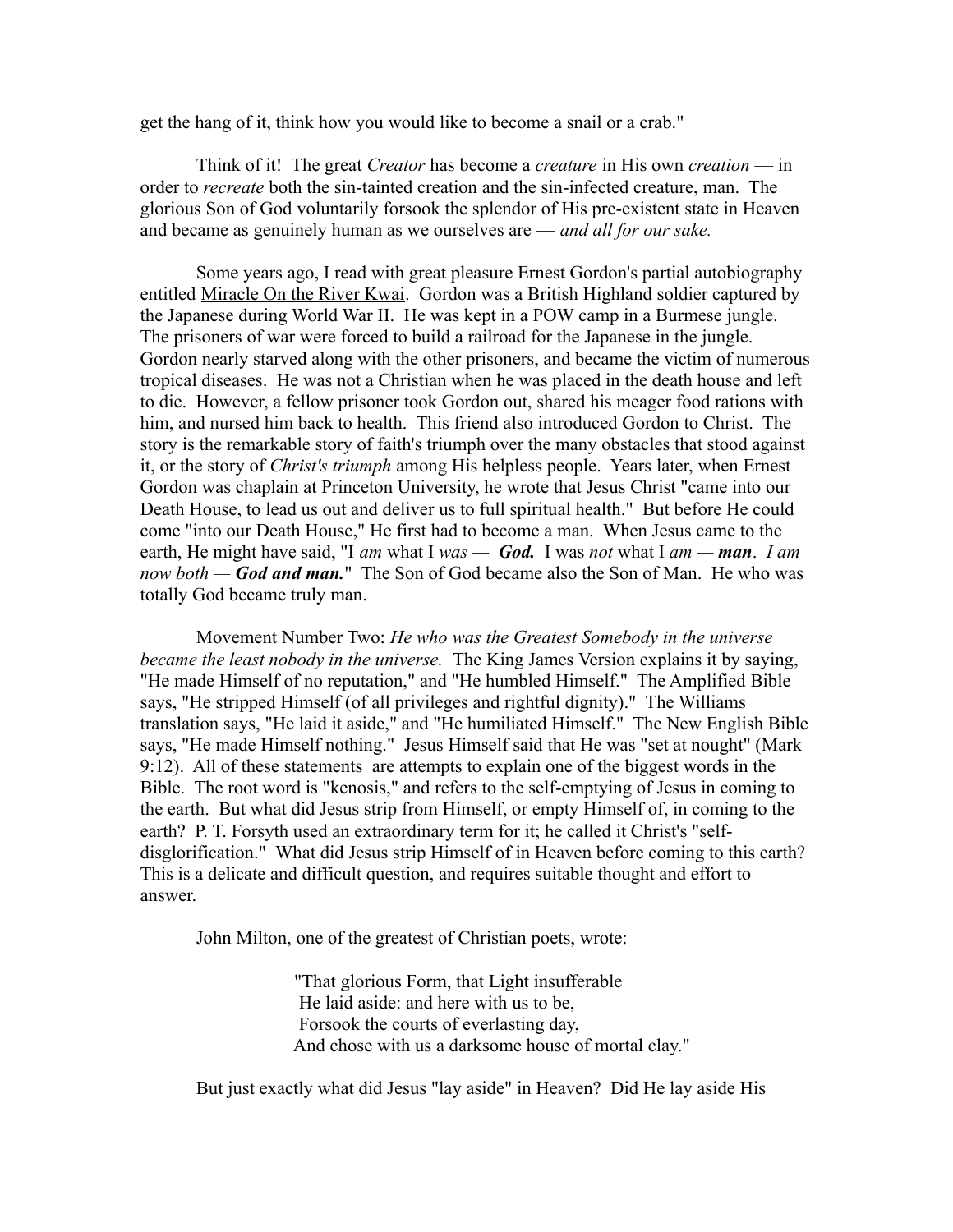Godhood, His Deity, His *Divine Nature*? Certainly not! Indeed, He *could not* lay aside His very "nature." He was just as much God when He walked the streets of Nazareth as when He trod the courts of Heaven. Did He strip Himself of His *sinlessness*? Certainly not! He was just as surely sinless and perfectly pure on earth as He had always been from eternity. He was as sinless and holy while on earth as a man as He had been when He was only God and in Heaven. He stripped Himself of the outward expression of His Deity, of the outward manifestation of His Heavenly glory. Be very careful here. Jesus stripped Himself only of the *expression* of His Deity; He did not give up the *possession* of His Deity. He was always fully God, even when His Godhood was veiled in human flesh. He stripped Himself of the independent use of His Divine rights and powers. He laid aside the glory, privileges and majesty that had always been His.

Notice the emphasis in all of these phrases on the *voluntary nature* of Christ's actions. He was coerced only by His love for us. "*He made Himself* of no reputation." "*He took upon Him* the form of a servant." "*He humbled Himself." "He stripped Himself." "He became* obedient unto death."

There is an incredible illustration of all of the movements of this text in the great foot-washing episode in John thirteen. In that story, Jesus did seven things, and those seven things reveal "Jesus From Eternity to Eternity." Each of them has an exact counterpart in our text. Read John 13: 1-13, and note the seven actions of Jesus: (1) He stood up; (2) He put something off; (3) He put something on; (4) He poured something out; (5) He washed His followers with that which He poured out — and "wiped them with the towel," suggesting a finished work; (6) He returned to His original position and reassumed His original garments; and (7) He sat down again. Can anyone miss that sequence? This is the eternal history of Jesus. One awful but glorious day in Heaven, *He stood up — and prepared to go to Bethlehem and Calvary....*

Many people will remember the English Duke of Windsor as the man who was at one time the King of England, but who abdicated his throne and stripped himself of the royal vesture of his rightful office in order to marry Wallace Simpson, the woman he loved. Even so, Jesus abandoned the eternal throne of Heaven that was His by right, in order to fully identify Himself with you and me, whom He loved. For a moment, return to the human illustration I have just shared, and put yourself "into the shoes" of the lady in the story. When Mrs. Simpson was on the point of marrying the King of England, the newspapers at home and abroad had some very unkind things to say about her. They told the world how she had already wrecked two marriages. They indicated that she would marry the King whether she loved him or not, for his position and his wealth. All in all, they made her out a rather cheap woman. We will probably never know just what her reactions were to all this. But if she was a sensitive woman, she must have agonized over the reactions. But even if she felt unspeakably unworthy, she could have said something like this: "The King of the greatest empire on earth has loved me enough to uncrown himself for me." Christian, *the King of Heaven has loved you enough to uncrown Himself for you*. What should your response be, personally and practically?

But there is still more that must be said before we leave this movement. Not only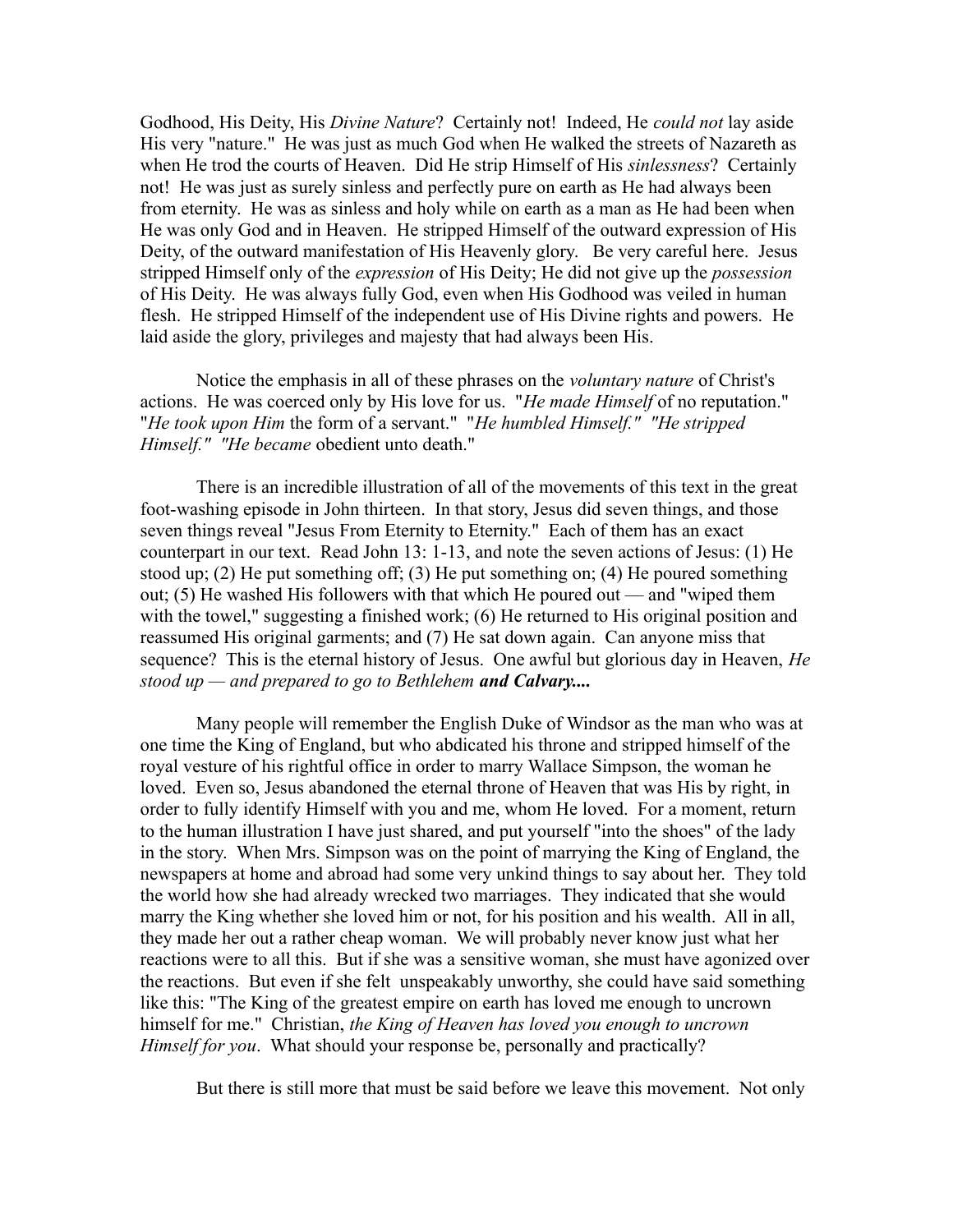did He leave the throne and lay aside His glory; it wasn't even known by most people where He walked that He had ever *occupied a throne* or had *possessed any glory.* "He was in the world, and the world was made by Him, but *the world knew Him not"* (John 1:10). He Himself once said, "There is one among you whom ye know not." He not only was God *incarnate*; He was also God *incognito*.

John D. Rockefeller, Jr., used to walk around Rockefeller Center when the skyscraper was in the process of construction. He would stand on the sidewalk and watch the advancing construction for a few minutes every day. One day, a watchman accosted him. "Move along, buddy," he growled. "You can't stand loafing here." He quietly withdrew, unrecognized. Jesus often told people whom He helped to "tell no one." Most people would have accelerated their publicity machine into high gear, but Jesus was content to be an unknown.

Suppose that a general of the United States Army walked into the soldiers' common barracks. The moment he enters, the men snap to attention and salute, because they recognize the uniform and the insignia of his rank. They continue at attention until he says, "At ease." If he sits down to talk with them, their restraint is obvious. He is a general, they are enlisted men, and they are conscious of the difference in rank and position. However, if he should enter the barracks without the emblems of his rank and *incognito*, there would be quite a different atmosphere. The men would take him to be one of themselves, would talk more freely with him, and might be flippantly familiar with him. Even so, when Jesus "made Himself of no reputation," *He merely took off His insignia. His rank had not changed, though the outward signs of it were somewhat hidden.* The people who were near Him received Him as a man. Furthermore, He put Himself at the mercy of friends and enemies alike.

I spent five years of my life in Fort Worth, Texas, where I attended seminary. The name of Dutch Meyer was a familiar name in the Fort Worth area. Dutch Meyer was the longtime, legendary, revered former Texas Christian University football coach. The Daniel-Meyer Coliseum on the TCU campus was named for him. One day some years ago an older gentleman dressed in old, rumpled clothes came into the coliseum offices with an armload of newspapers. He placed the papers on the floor, said, "Here are some newspapers," and started toward the door. The secretary stopped him. When she questioned him he said that he had read in the newspaper that they were collecting used newspapers and that he had brought some in. The secretary told him to remove the papers; he couldn't leave them there. But this idea did not appeal to the old gentleman. When the young TCU athletic director came out to see the cause of the disturbance, he, too, suggested that the man remove the papers. When he refused, they asked him to leave the office. He refused to do that, too. Then the athletic director went to the phone and called campus security requesting that this man be removed from the office. When the veteran campus security officer arrived and was told the situation, he said to the younger office staff, "I beg you to reconsider your request. This man is Dutch Meyer. You're about to have him thrown out of his own building!" "Jesus was in the world, and the world was made by Him, and the world knew Him not. He came unto His own (world), and His own (people) received Him not." A blind and arrogant world *threw the Son of*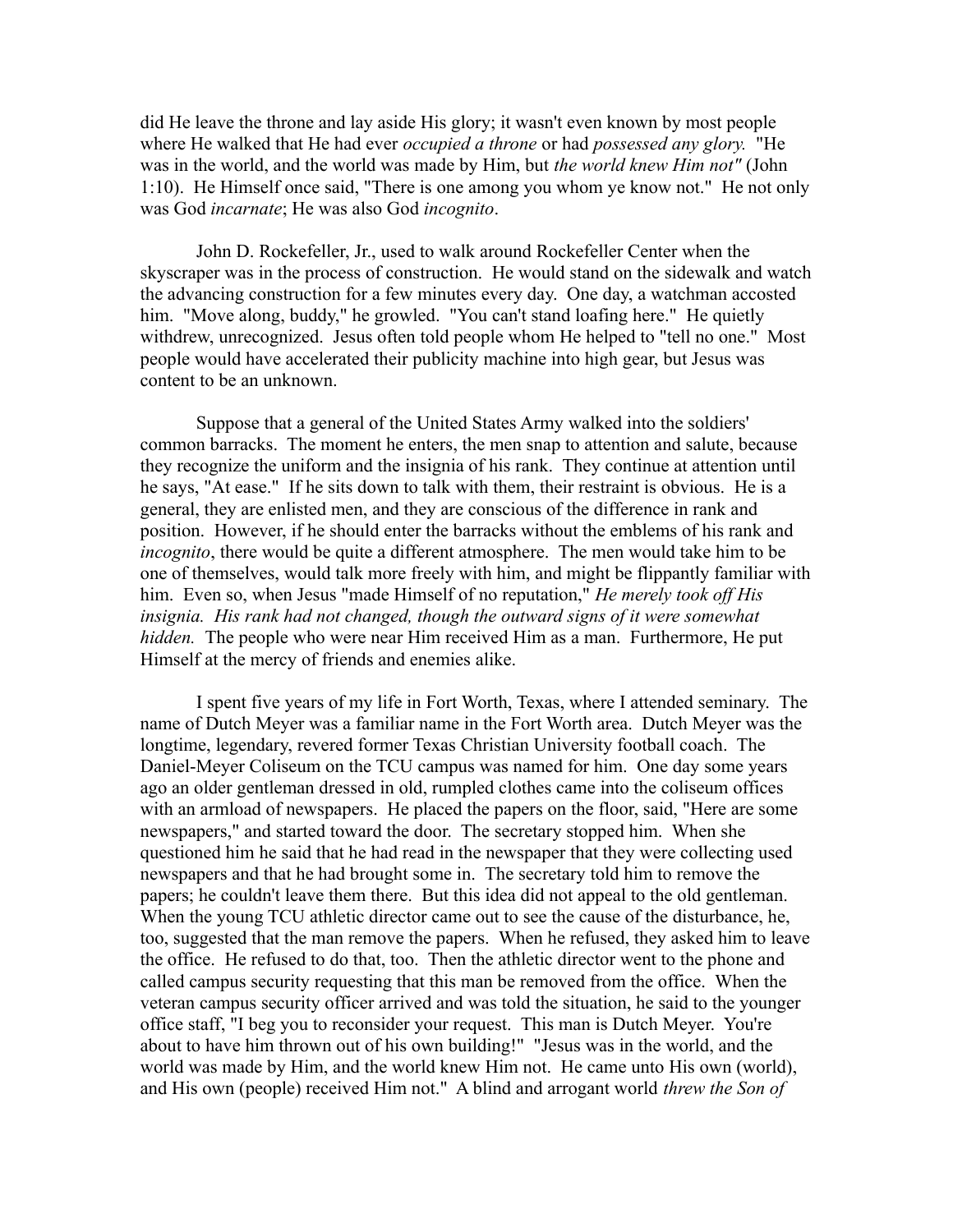*God out of His own building,* and He hardly defended or explained Himself! He was far greater than a five-star general in Heaven, but He came to earth without His insignia showing. The Greatest Somebody in the universe became the least nobody in the universe — voluntarily.

Movement Number Three: *He who was Master of all became the slave of all.* "He took upon Him the form of a servant" (verse 7). "I am among you as he who serves," Jesus said. He who was eternally and rightfully accustomed to *giving orders* voluntarily placed himself in the subordinate position of *taking orders.* The word "form" in verse seven is the same word that is used in verse six. The same Jesus that was in His very nature and essence, *God,* took on the nature and essence of a slave. He submitted Himself to authentic servanthood, always considering others before Himself (verse 4). In fact, He declared that this was one of the primary reasons for His coming: "The Son of Man did not come to be served, but to serve, and to give His life a ransom for many" (Matthew 20:28). Remember that a slave has no rights of his own, no will of his own, no property of his own, and no schedule of his own. During his teenage years, He served as an apprentice carpenter to his foster father, Joseph. He is now making yokes for cattle, but before He came, *He was making worlds.* It is simply part of the "incarnational package" that the Lord of the universe became a lowly servant among men.

Movement Number Four: *He who was Life DIED!* The text says that Jesus "emptied Himself," and this speaks of His incarnation. Then it says that He "humbled Himself," and this speaks of His crucifixion. So His voluntary condescension was in two successive stages: first, *to* the earth, and then *on* the earth. The first stage was a humiliation *to* humanity, and the second was a humiliation *in* humanity. He "became obedient unto death — even the death of the Cross!" "He went even to the extent of dying, and the death that He died was the death of a common criminal" (Phillips) "He carried His obedience to the extreme death, even the death of the cross" (Amplified). Note carefully the giant word, "obedience," and remember that Jesus' obedience to His Father was total and perfect. "I do always those things that please Him," He declared. "One man's disobedience" had to be undone "by the obedience of One" (Romans 5:19). Adam's *obedience* would have been unto *life*, but instead, he *disobeyed — unto death*. So Jesus, the last Adam, must now obey unto *death, that His obedience unto death might bring life unto us, the disobedient ones. What a Gospel!* 

During some turbulent days in ancient Rome, a slave heard that his master's name was on the death list. He quickly put on his master's cloak and quietly awaited the arrival of the political killers. When they found the slave dressed in his master's clothing, they killed him, supposing him to be the master. In the same manner, the Master of the universe, the Lord Jesus Christ, took on Himself the cloak of our humanity — and died. The death He endured was the death we deserved.

The kind of death Jesus died — the death of the cross — was the very symbol of disgrace, agony, and shame. And the reality was far, far worse than the mere symbol! When Paul said, "*even* the death of the cross," you can feel Paul recoiling from this terrible thought. You see, the mere death of Christ was not enough. If His death was all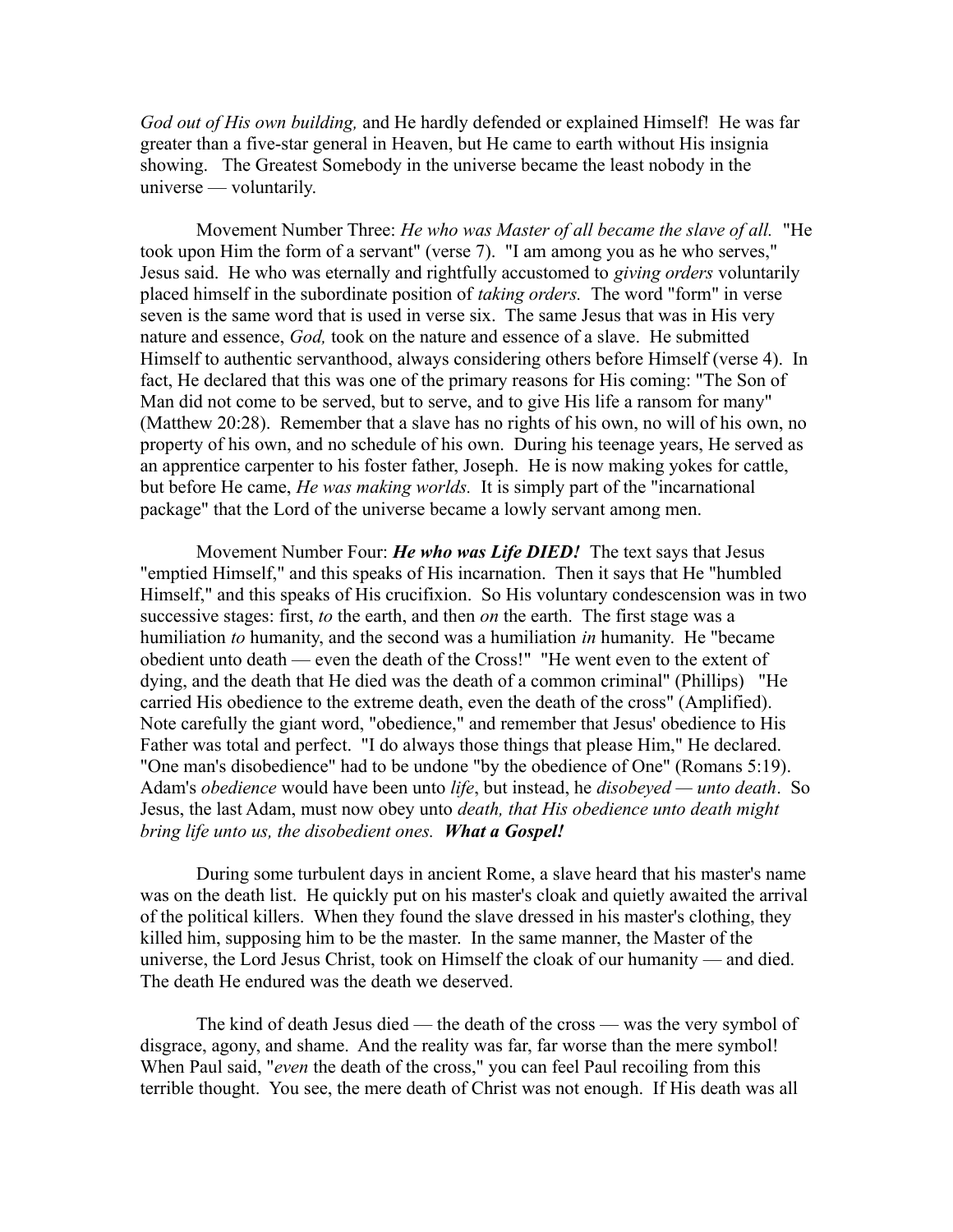that was called for, then He could have been killed by Herod while yet in His infancy and the world would have been saved. The death of Jesus acquires its redemptive quality from two things: (l) The life of perfect obedience which lay behind it, and (2) The kind of death it was -- "even the death *of the cross."* It is amazing that Jesus *could* die. It is more amazing that He *would* die. It is more amazing yet that He *should* die. It is still more amazing that He *did* die. But the most amazing thing of all is that He died *"even the death of the cross!"* As if crucifixion were not terrible enough in itself, to compound both the horror and the amazement, the law of Moses attached a curse to anyone who suffered this mode of death (Deuteronomy 21:23). But again, wonder of wonders, our loving Father turned this around to make a *Gospel* out of it. "Christ hath redeemed us from the curse of the law, being made a curse for us" (Galatians 3:13). Everything the world and the devil means to be evil to us, God turns it into good! Hallelujah! And Paul uses all of this to appeal for our humility and unity!

> "When I survey the wondrous cross, On which the Prince of Glory died, My richest gain I count but loss, *And pour contempt on all my pride."*

Gladys Aylward, the missionary to China, about whose life the Hollywood film, "The Inn of the Sixth Happiness," was made, said in an address to Christian college students, "Are you thinking of going to the mission field for thrilling and romantic experiences? If so, don't come! They aren't there. Instead, it is following Jesus, step by step, from the graveyard of selfish ambitions into the life of God." But this is not only the standard for a missionary. It is the daily standard for every Christian. The Christian life is *following Jesus, step by step, from the graveyard of selfish ambitions into the life of God.*

# **II. HIS HEAVENLY EXALTATION**

The second large movement in the text concerns the heavenly exaltation of Christ *after* His human emptying and humiliation. This passage is equally as great in pointing out the exaltation of Jesus as it is in pointing out the humiliation of Jesus. Note the dimensions of His exaltation.

First, it is a *deserved* exaltation. This is indicated by the word, "wherefore." The exaltation of Christ follows reasonably and inevitably on the heels of His humiliation. The masculine pronoun "him" is used twice in verse nine, and the human name, "Jesus" is used in verse ten. So the person who is exalted in verses nine through eleven is the same person who "emptied Himself" and "humbled Himself" in the preceding verses. In the Greek text, the word "Himself" in all these phrases comes before the verb, emphasizing that the self-emptying was of Christ's own free will. It was a totally voluntary act. At the beginning of the redeeming process *He stripped Himself* in Heaven of the insignia of royalty, glory, majesty, and honor, and came into humanity by a miraculous supernatural act. At the end of the redeeming process *He humbled Himself* and *gave Himself up* to die.

Give much thought to these next sentences. It was not because of His essential glory as the Eternal Christ that He was recrowned with supernal glory. No! The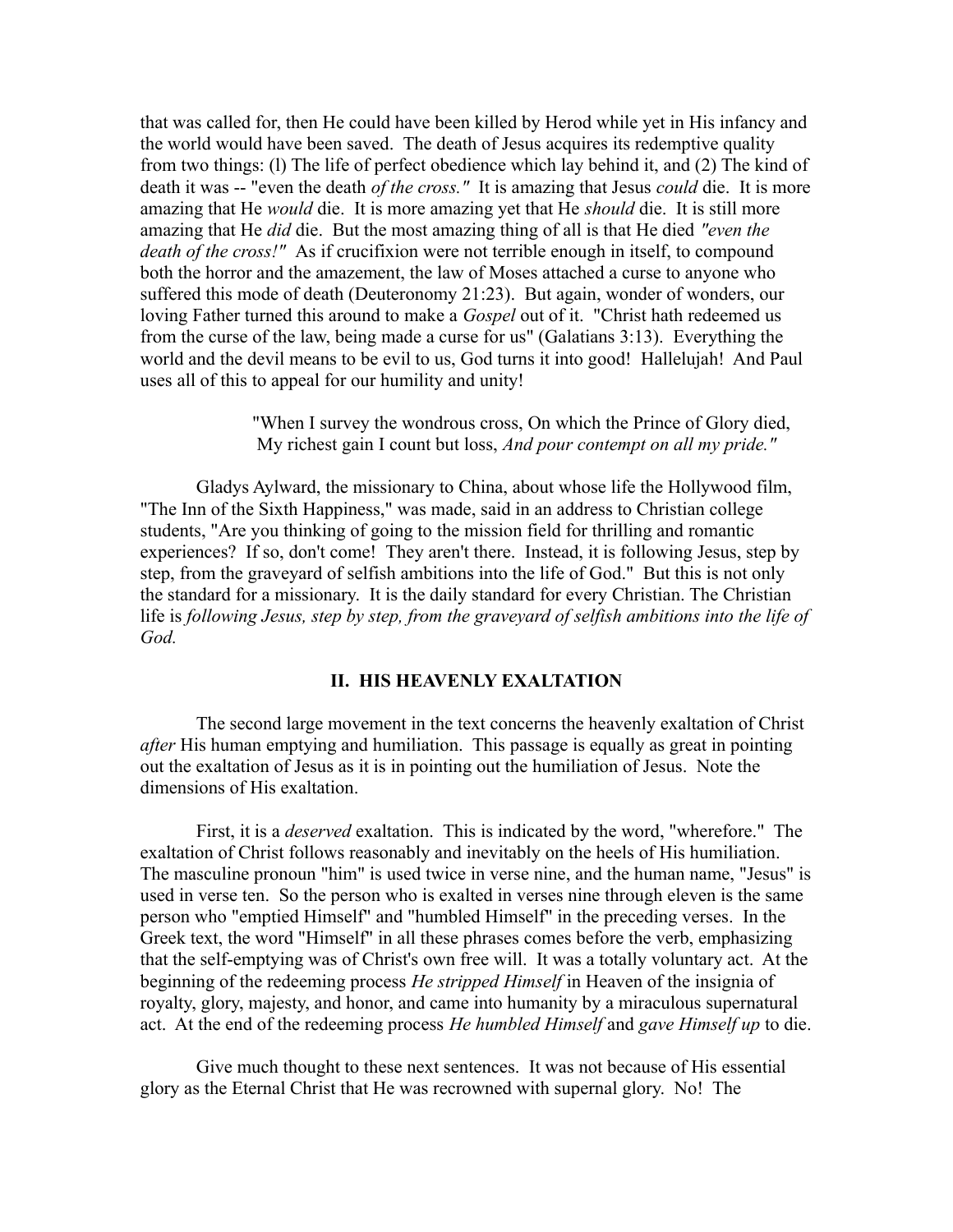exaltation declared in Philippians 2:9-11 is given in exact proportion to His voluntary humiliation. How deep was His humiliation? You may answer that question by measuring the height of His exaltation. How high is His exaltation? You may answer that question by placing a measuring line alongside His humiliation as presented in Philippians 2:6-8. His ascent to the throne of glory was only His descent *reversed.* His "up-rising" in verses nine through eleven is an outcome of His "down-stooping" and "down-stepping" in verses six through eight. Considering His Divine Personhood, any exaltation that followed these acts of self-giving was certainly a deserved exaltation. The exaltation corresponds to the humiliation. The exaltation was not arbitrary, but reasonable. The outcome did not depend on the thoughtless whim of a Divine dictator, but on the reasonable heart of a Heavenly Father. The reasons for His exaltation may be seen by studying the Epistles of the New Testament. For example, in Hebrews, it is His Personal *superiority* that merits His exaltation. In Colossians, it is His Personal *supremacy* in creation (both the old material creation, and the new spiritual creation, the Church) that merits His exaltation. In our text in Philippians, it is His Personal *sufficiency* in self-emptying and redemption that merits His exaltation. So His exaltation is fully deserved.

Second, His exaltation was a *Divine* exaltation. "Wherefore *God* hath also highly exalted Him." Do you see the contrast: Jesus humbled *Himself*, but *God* exalted Him. This is a law in the realm of grace: "He that exalteth himself shall be humbled, but he that humbleth himself shall be exalted." Note that the initiative in this exaltation belongs solely and exclusively to God. It is a rule that *God initiates only what He appreciates.* God acts within the limits of His own approval. God sets the standard for His own actions. No other cause except the pleasure of God would ever draw the approval of God. God exalted Jesus because it was perfectly suitable to His nature to do so.

Third, it was a *defined* exaltation. We are left in no doubt about the degree or kind of this exaltation. "God has highly exalted Him, and given Him a name which is above every name." The verb, "highly exalted," is used only in this one instance, and is here applied only to Jesus. It literally means that "God has *super*-exalted Him," or that God has elevated Him in a transcendentally glorious manner. The word that is used indicates double-barreled exaltation. It would help us to appreciate this statement if we brought in a great supportive passage from Paul's exalted letter to the Ephesians. Ephesians 1:19-23, where Paul speaks of "the exceeding greatness of God's power toward us who believe, according to the working of His mighty power, Which He wrought in Christ, when He raised Him from the dead, and set Him at His own right hand in the heavenly places, *Far above all principality, and power, and might, and dominion, and every name that is named, not only in this world, but also in that which is to come: And hath put all things under His feet, and gave Him to be the head over all things to the church, Which is His body, the fulness of Him that filleth all in all."* Furthermore, God has "given Him a name which is above every name." Remember that

this bestowal follows His self-emptying. In His humiliation, He was given the name "Jesus," so it is likely that the name given Him in His exaltation is the name, "Lord."

Fourth, it is a *demanding* exaltation. "At the name of Jesus every knee should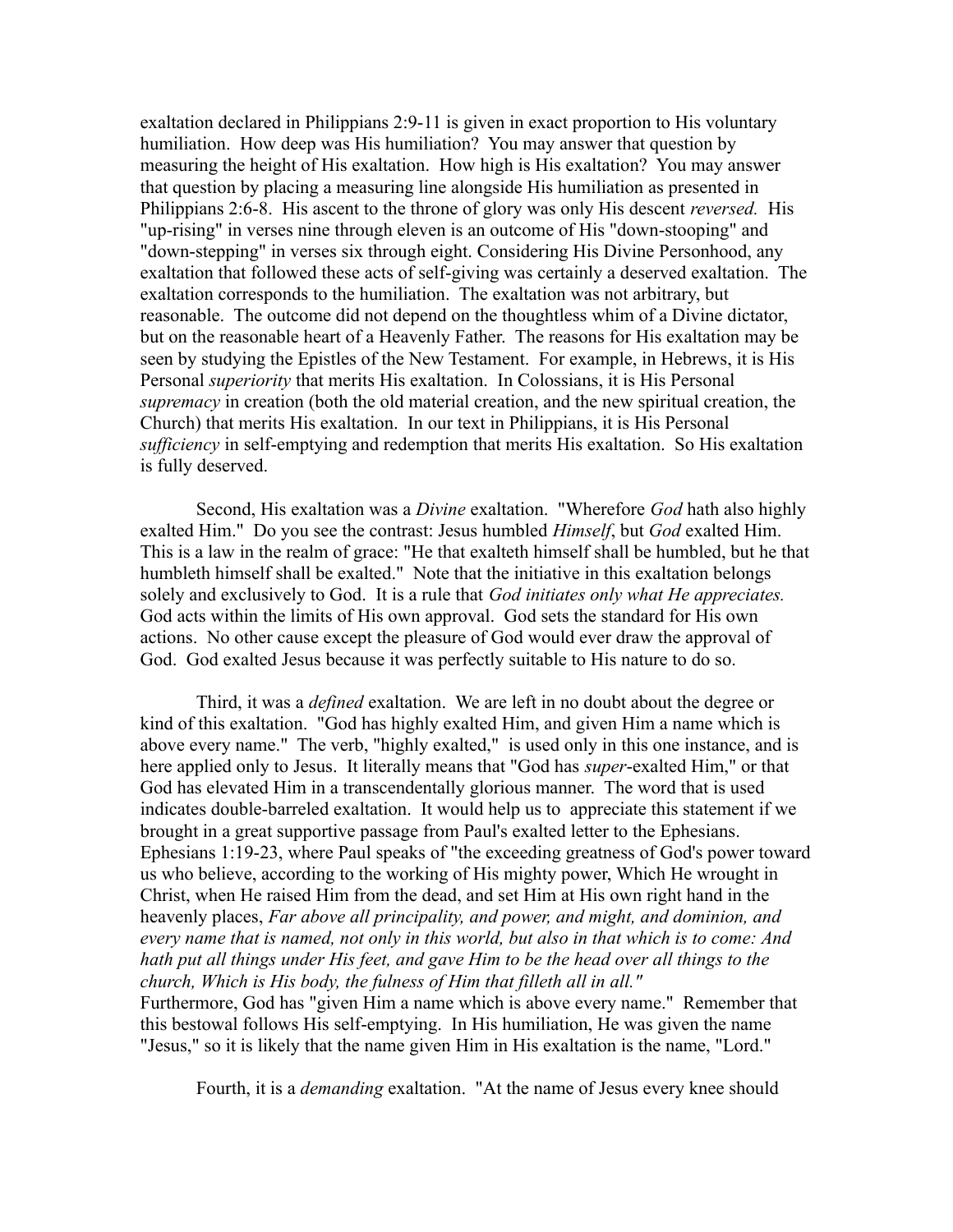bow, of things in heaven, and things in earth, and things under the earth; And that every tongue should confess that Jesus Christ is Lord, to the glory of God the Father." One day there is going to take place a universal acknowledgment of the Lordship of Christ over all creation and over every created intelligence. There will be no exemption, no exception, and no exclusion. That day will be marked by a conscious reversal of man's previous judgment about Jesus. When he was on earth, man said, "He is worthy of death, even the death of the Cross." But now, *God* speaks, and tells us the total, unconditional, undeniable and undebatable truth about Jesus. How shocking that day will be to human beings who tragically over-estimated their ability to evaluate such a Person as Jesus!

One of Hans Christian Anderson's fairy tales tells of an emperor who wanted to see how his people behaved in his absence. So he dressed as a beggar and visited the city. The people promptly threw him out! A few days later, when he came in triumph in his golden carriage, everybody bowed low as it passed. However, when they looked into the carriage to see the emperor, they were astonished to see *the face of the very beggar they had treated so badly. While they thought he was a beggar, and treated him as such, he was actually the Emperor of the Realm!*

Two thousand years ago, the Emperor of the Realm disrobed Himself in His throne room of His royal robes and dressed Himself in the lowly garb of our frail and poor humanity. He came to this earth and lived as a man among men. Man's rejection of Him was shocking, and it has continued for two thousand years. He has been "despised and rejected of men" for a long, long time now. They have glibly and impudently rejected Him without investigation or consideration, without intelligence or integrity, declaring Him to be a "mere man," or merely a "good man," one who has no claim on their lives or their allegiance. But like the citizens in the fairy story, *they will see and acknowledge that the "beggar" is in fact the Emperor of the Realm.* They will recognize and declare with tongue and knee that the man of Galilee is the King of Kings and Lords of Lords.

This acknowledgment of Jesus will involve universal *worship.* "Every knee will bow" before Christ. *Every* knee — the proud Pharisee's knee, the arrogant rebel's knee, the atheist's knee, the cynic's knee, the stubborn and unbent knee, *my knee and yours* shall bow before Christ. And it will involve universal *witness.* "And every tongue shall confess that Jesus Christ is Lord, to the glory of God the Father." *Every* tongue — the idler's tongue, the pagan's tongue, the heathen's tongue, the unbeliever's tongue, the gossiping tongue, the boasting tongue, the cursing tongue, the criticizing tongue, the blaspheming tongue, etc. — these will suddenly be transformed into *confessing* tongues! The sinner's tongue that always *disagreed* with God when the subject was Jesus, will now *totally agree* with God's full assessment of His Son. And the saint's tongue, which has already humbly agreed with God about Jesus in order to be saved (Romans 10:9-10), will now *happily agree with God about Jesus* in this great universal acknowledgment of His Lordship.

Let these words come home to your heart, dear Christian. Let them bring both conviction and invitation to you. How bent is your knee to Christ — on His terms —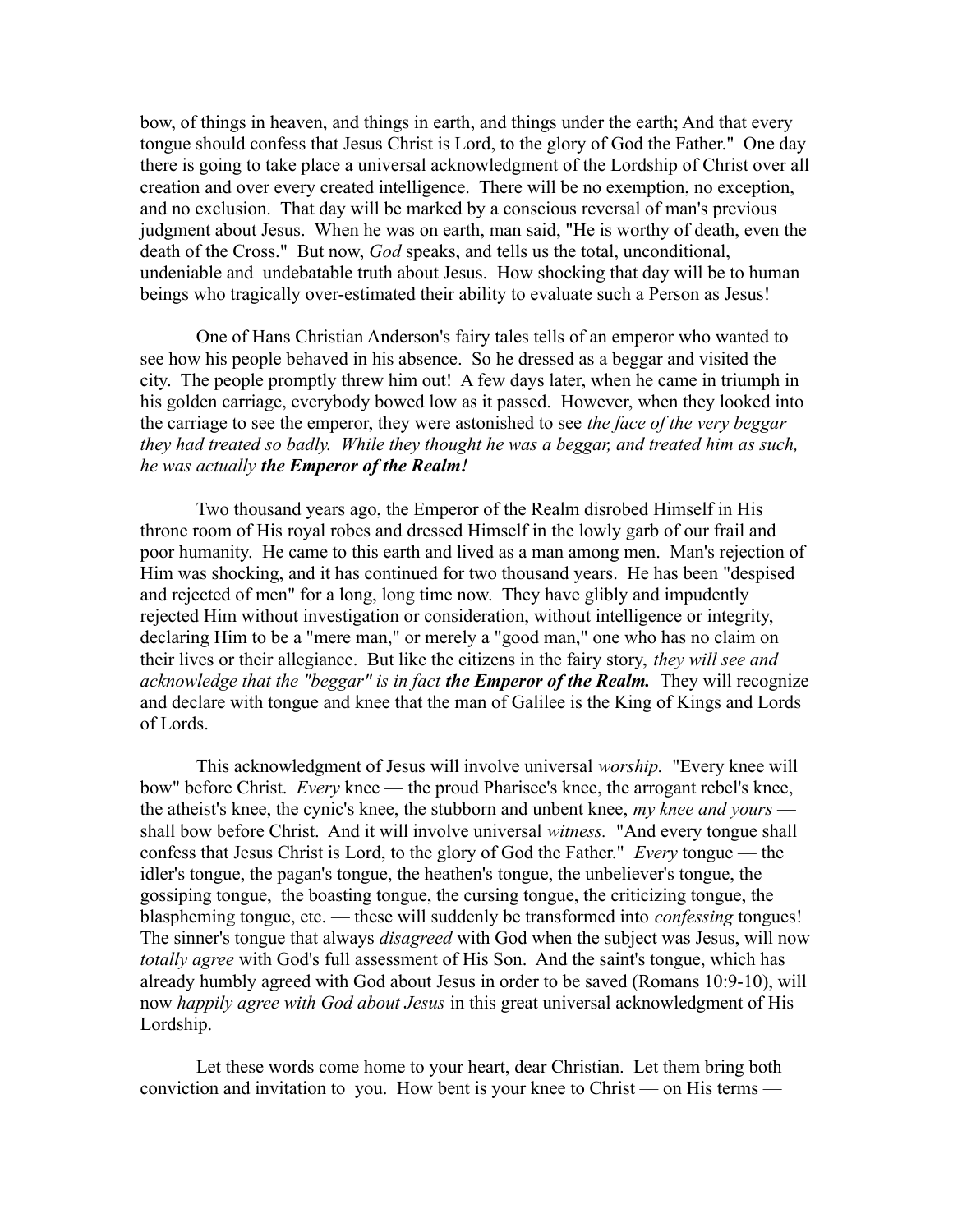today? How loose is your tongue in confessing Him among men? Is the bending of your knee merely a polite and convenient courtesy? Is the use of your tongue for Him a mere stammer instead of a clear and uncompromising statement? Before you answer too quickly, be sure that you *reexamine His terms* as they are stated in Philippians 2:3-4.

# **III. HIS HOLY EXAMPLE**

Before we leave this glorious text, let's remind ourselves of the *setting,* or the *context,* of this passage. We must remember the background of these great words. The passage is used to encourage us to follow the holy example of Jesus in emptying Himself. Read verses three and four again. "Let nothing be done through strife or vainglory; but in lowliness of mind let each esteem other better than themselves. Look not every man on his own things, but every man also on the things of others." Verses three and four provide the subject, and verses five through eleven should give us our *education.* What is the highest ideal of human character? Is it (as the world thinks) human power, clout, and macho muscle? Is it intellectual prowess, such as that of the scientist or philosopher? Is it wealth and riches? "I went into the sanctuary of God; then I understood" (Psalm 73:17). The answer is to be found in the heart of God. It is reflected in His Word in such passages as our text.

Here is Heaven's supreme conception of character. This is what eternity enthrones. The nature that stoops, cares, loves, forgives, and saves *others*; this is the ideal type. In order to see this, we must attend the School of Calvary and see Jesus modeling the ultimate lesson. Our education as Christians begins and ends at Calvary. What do we learn at the cross? At the cross, we receive the explanation for Jesus' selfemptying. You see, it is tragically easy to think that humility is the end in itself. We think, "If I can just achieve and maintain humility, I would reach the ultimate goal of being a Christian." But read the text carefully. "Jesus humbled Himself." For what purpose? To become obedient. To what end? "Obedient unto death, even the death of the cross." And for what purpose did He die that death? *To save others!* The object of all of His redeeming activity was *others.* The ideal Christian character is reached when a Christian lives for *others* and their highest welfare — on Christ's terms.

Then, we find the Supreme *Example* of this ultimate lesson in the Person and history of Jesus. These verses comprise a fabulous Christology, but they are presented to give an example of how important it is to live and die for others. While everybody else is living for "vainglory" (verse 3), Jesus laid aside *true* glory, the glory He had had with the Father "before the world was." *To save others!* If we have our wits about us at all, we will see that we are only truly Christian when we humble ourselves and pour out our lives to save and build others — like Jesus did. But now another problem arises. How can we be expected to imitate *His act* of self-renunciation and ministry to others. Who are *we*? What glory do we have to lay aside? None at all, nothing but empty vain-glory, only a thing of sin and shame. Yet, *each of us may "have the same mind;" each of us may let the mind of Christ be in us, that mind which led Him to leave "His own things" for the sake of "the things of others."*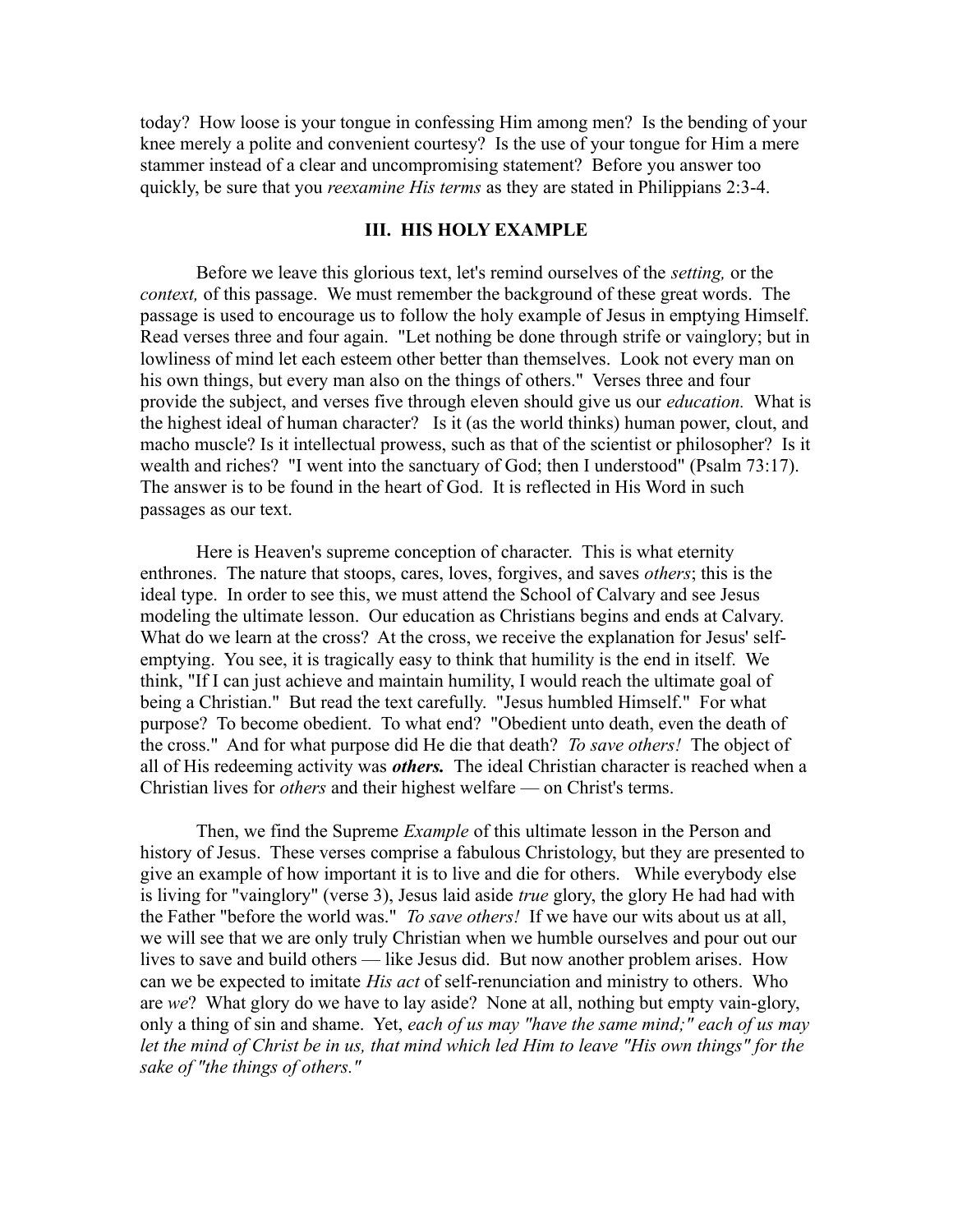Take a final look at Jesus. While He was revealing the ultimate extreme of selfgiving, His enemies unwittingly gave Him the greatest compliment ever paid Him. They said, "He saved others; Himself He cannot save" (Mark 15:31; Matthew 27:42). They were better theologians than they knew. Their words reveal the master principle of human redemption and the master lesson of Christian discipleship. If I am to be used of God, I cannot save myself. "He who would save His life shall lose it, but whoso would lose His life for My sake and the Gospel's, shall save it." If Christ had saved Himself from the Cross, He could not have saved us from sin. To save us, Himself He could not save.

"He saved others." He didn't save money, He didn't save His own skin, He saved *others.* This is a message that should produce *delight* in the hearts of *sinners.* All sinners need to be saved, and if Jesus saved others, then why shouldn't He save me? This is a message that should stimulate *dedication* in the hearts of *saints.* I should be doing the same thing that Jesus did, giving my life for the sake of others. But tragically, this is a message that will produce final *despair* in the hearts of *some.* He save others, but He didn't save me! If His enemies had only realized it, even as they were sarcastically admitting that He had saved others, His very dying at that moment was to save *them!* But those hard-hearted men, by their own use of that word, *"others,"* placed themselves outside the reach of His saving grace. When they said, "He saved *others,"* they were necessarily saying, "He has not saved us." By that word, *"others,"* they excluded themselves. And it is still true that the only ones who are excluded from His salvation are the ones who are self-excluded. The only ones who *cannot* be saved are those who *will* not be saved.

> "**Others, Lord, yes, others, Let this my motto be, And as I live for others, Let me live for Thee."**